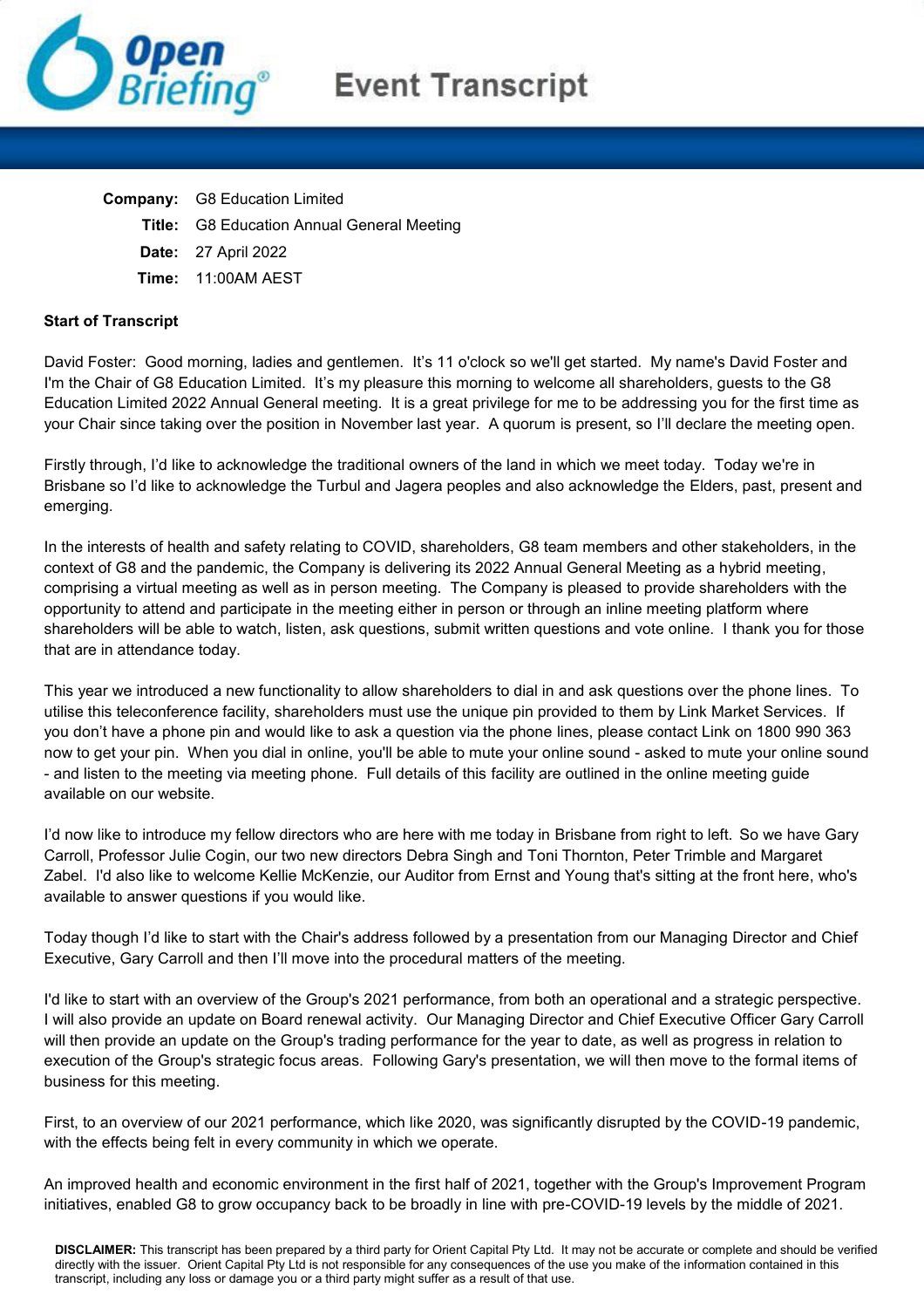

However, with the onset of new COVID-19 variants in the second half of the year, this resulted in lengthy and extensive lockdowns, particularly in New South Wales and Victoria. These lockdowns significantly impacted attendance levels and core growth, with occupancy ending the 2021 year about 3.1% above 2020 but 2.1% below pre-COVID-19 levels.

The care, skill and dedication of the entire G8 Education team to adapt and do whatever was necessary to protect the health and safety of our team members, children and families ensured that infection risks were minimised throughout our network. I was also inspired by numerous stories of our teams providing additional care and support to those most in need. On behalf of the Board, I would like to sincerely thank every member of our team for their tireless efforts in supporting our children, families and communities throughout this period.

The financial performance of the business in 2021, however, was significantly impacted by the COVID-19 and the operating environment, with Government relief subsides largely offsetting the impacts on occupancy on lockdown measures. Net profit after tax was \$45.7 million. Cash flow generation continued to be strong, with \$84.3 million in operating cash flows being generated. The Group also continued to maintain a strong balance sheet, with a net debt of \$25.9 million at the end of 2021 and access to \$300 million of committed bank debt facilities.

In light of the challenging and uncertain environment, no interim dividend was paid for H1 2021. The Board declared a current year '21 fully franked dividend of \$0.03 per share, which was paid this month. Given our sound capital position, the Group also announced an on-market buyback which commenced last week.

I would also like to acknowledge the support of both the Federal and State Governments during this year. The Federal Government moved swiftly to implement a sector-specific support package to mitigate the effects of reduced attendance for all sector participants, while State Governments supported those in the sector in responding to the rapidly evolving crisis on an everyday basis. The support packages reinforced the essential role our sector and the role it plays in the broader economy, in addition to the important role we play in the cognitive, social and emotional development of Australian children.

The prioritisation of COVID-19 response activities held had an impact on the pace of some of our planned strategic initiatives, such as the refurbishment of our centre network. Despite these challenges, excellent progress was made in two of our key strategic focus areas, being team member and child safety.

Our emphasis on team member safety during the year focused on supporting the mental health and wellbeing of our team during the pandemic. Various activities were undertaken during the year, from specific training for our leaders, increased investment in professional support networks, as well as numerous recognition and support events throughout the network. The results and feedback received from these activities have been very positive. Then from a child safety viewpoint, we leveraged our partnership with Bravehearts to further develop our child safety program, with a number of new training modules being completed in 2021. We also appointed child safety champions throughout all of our centres, to drive increased focus and capability on an everyday basis.

Turning now to progress being made on the Group's Improvement Program. The team delivered the Improvement Program to 118 centres in 2021, building on the 94 centres that were completed in 2020. Results have been very encouraging, with the Improvement Program centres delivering above-network results in key occupancy lead indicators such as quality, team engagement and family feedback. While occupancy and EBIT results for this cohort were impacted by lockdowns in the second half of 2021, there was noticeable improvement in occupancy and EBIT performance in the first half of 2021, providing us confidence that the program will continue to deliver strong results once the normal operating conditions return.

The employee wage remediation program is well progressed with over 70% of team members having been fully remediated, and an outreach and advertising program underway to connect with the remaining former team members.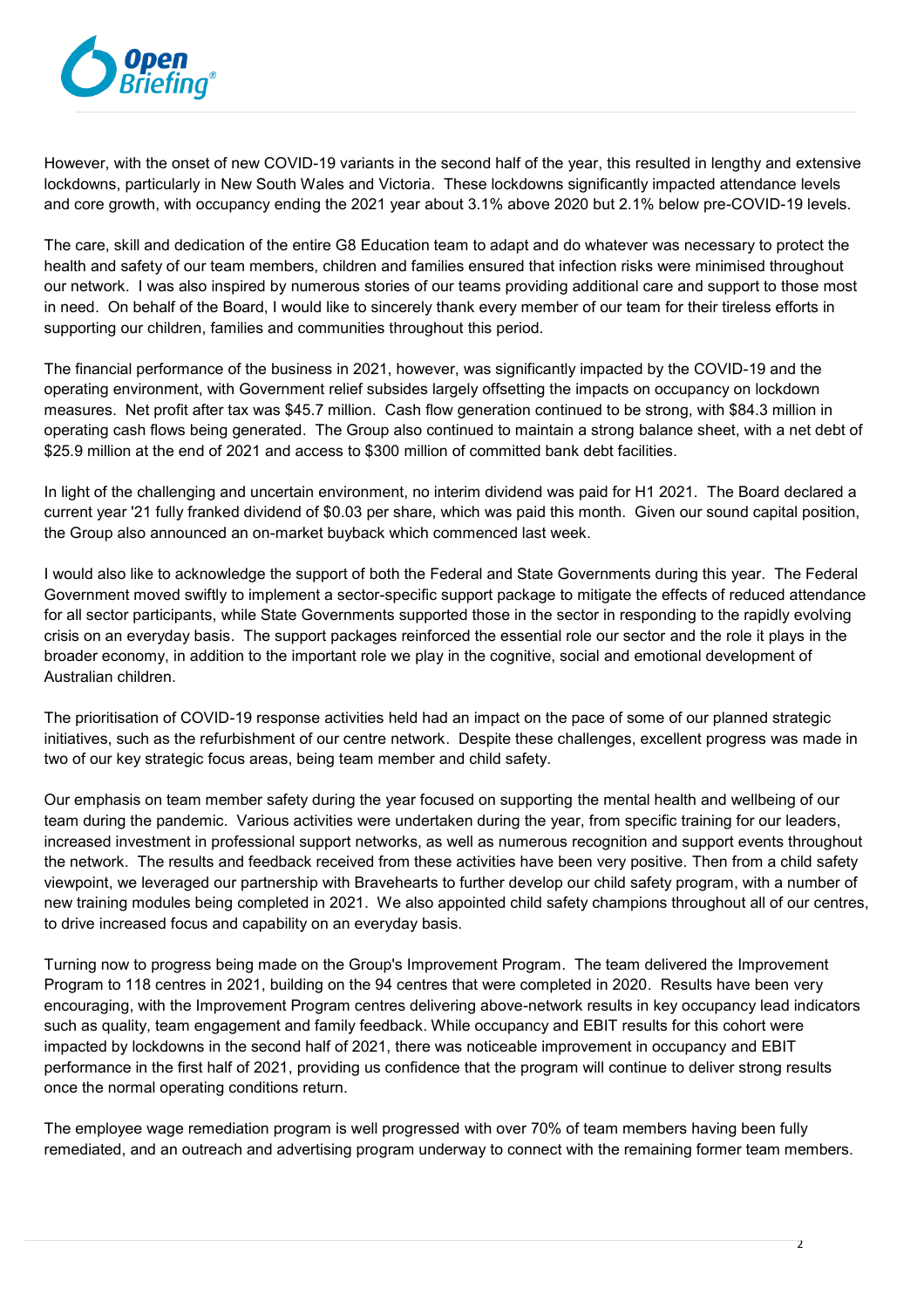

The shareholder class action proceedings which were filed against the Company in late 2020 are ongoing and we continue to vigorously defend that claim.

Finally, I wanted to provide an update on Board renewal activity in November 2021. Mark Johnson retired from his position as Chair and Non-Executive Director of G8. Mr Johnson was Chair of G8 Education for nearly six years and retired in accordance with the Group's Board succession plans. On behalf of the Board, I want to again thank Mark for his leadership of the Board and the Group during a period of significant transformation.

We also welcomed two new board members, as I introduced earlier, in late 2021. Debra Singh and Toni Thornton as Non-Executive Directors, following an extensive search and recruitment process. Debra and Toni bring a range of skills, financial, operational, strategic, property, risk management and leadership across several industries, including childcare. Both are already making valuable contributions to the Board.

We take our sustainability pillars - which are Governance, Service Quality, People and Environment - very seriously, and have detailed the initiatives and commitments we have undertaken, and the progress we have made to date and our future targets in the Sustainability Report and within the Annual Report. Our Sustainability Working Group has been established and we look forward to continuing to work towards our sustainability goals and providing more detailed disclosures to our stakeholders in future years.

In closing, I would like to thank all G8 Education team members for their contributions throughout 2021 in what's been an extremely challenging environment. Their passion, dedication and skill make all of us very proud. I would also like to thank you, our shareholders, for your continued commitment and support.

I would now like to our Managing Director and Chief Executive Officer, Gary Carroll, to deliver his address. Thank you.

Gary Carroll: Thanks, David, and welcome, everyone. As David outlined, I will spend the next few minutes providing you with an update in three areas. Firstly, current trading performance; secondly, progress regarding implementation of the Group's key strategic initiatives; and thirdly, the market operating environment.

Starting with current trading performance, the Group provided a detailed trading update to the market on 12 April, which outlined the impact of omicron cases and floods in parts of Queensland and New South Wales on revenue, occupancy and profit performance for the first quarter of 2022. These events resulted in occupancy falling to 2.1% behind 2021 levels in early March, before recovering in the following weeks to be 0.8% behind the prior corresponding period as at 3 April.

When combined with increased employment costs due to team member shortages and sick leave increasing the usage of agency team members, G8 Education's operating profit after lease interest was approximately \$16 million behind the prior corresponding period.

This variance was driven by four key factors. Firstly, \$6 million in incremental discounting versus the pcp predominantly gap fee waivers to support families during COVID-19 or where flooding either closed or impacted access to a centre. These gap fee waivers thankfully have reduced in recent weeks from an average of around \$500,000 per week to around \$125,000 per week.

Secondly, the absence of \$5 million in COVID-19 government subsidies that were received in the prior corresponding period. Thirdly, an incremental \$2 million in employment costs driven by additional agency costs and sick leave as a result of COVID-19 and flood-related team member shortages. Lastly, delays in the lead pipeline, omicron cases numbers and widespread weather events impacting enrolments.

The Group has continued its momentum in relation to our Improvement Program, with the current cohort of approximately 140 centres due to be completed by mid-2022. The approach to the remaining 15% of centres provides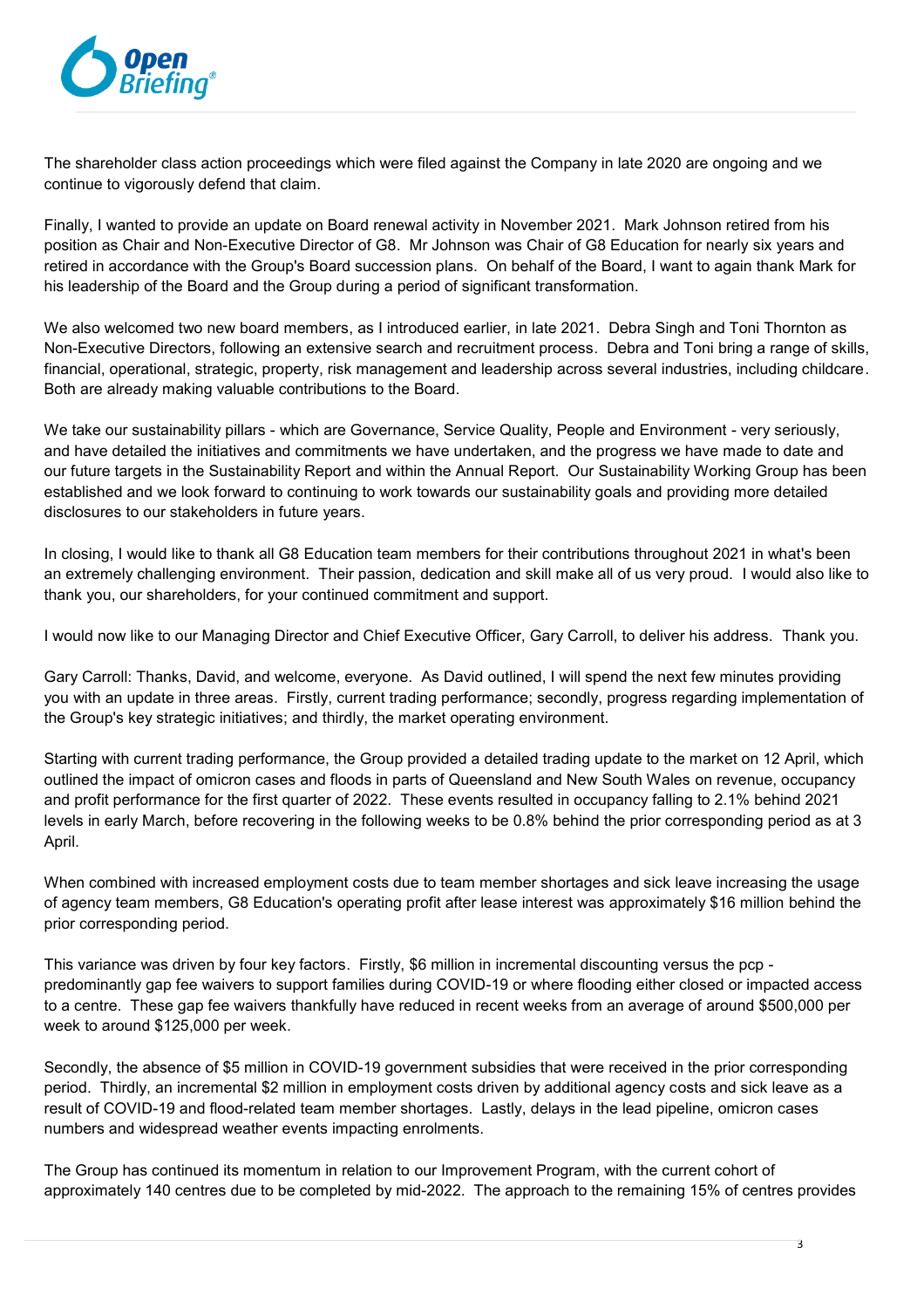

the opportunity to embed the practices and capabilities developed over time using a business-as-usual structure in response to feedback received from the program. This therefore provides the opportunity to improve effectiveness and efficiency, while also reducing cost.

While we believe the Q1 impacts are largely expected to be temporary, the COVID-19 operating environment does remain uncertain, including the potential continuation of the impacts seen in Q1 of current year 2022 particularly in the absence of additional government support.

To respond to the challenging environment, the savings achieved through transitioning the Improvement Program from a project structure to a business-as-usual model have been augmented by an additional cost reduction program, including reprioritising discretionary spending and programs. Total cost reductions are targeted at between \$13 million and \$15 million for the remainder of CY22, predominantly realised in H2.

The recent school and public holiday period makes point in time comparisons to prior year challenging, given timing differences. What we can say is occupancy growth over the four-week period to 24 April was in line with the prior corresponding period.

Turning now to our strategic priorities. I would like to provide an update on three of our key strategic focus areas namely, driving operational excellence via our Improvement program which involves the re-engineering of our learning environments and centre operating routines and the development of centre manager leadership capability. Secondly, implementation of professional development and leadership development programs to increase team capability and engagement and reduce team turnover. Lastly, network growth and optimisation, covering both the measured rollout of our new greenfield centres and the divestment of previously impaired centres.

Firstly, to the Improvement Program. As noted, we continue to make very good progress on the program, with approximately 140 centres to be completed by mid-2022. This brings the total number of centres covered by the program to around 370, or about 85% of the network.

While the impacts on occupancy have been really difficult to measure,due to the omicron and flood impacts, the cohort of centres that have been through the program have delivered above-network results in quality, team engagement and family engagement during 2021. That provides us with confidence that the latest cohort will deliver similar results during the course of 2022.

Secondly, I am pleased to report positive progress in relation to the Group's people development programs. Educator shortages have remained a key challenge for the entire sector, so we remain very focused on providing a marketleading employment offer and providing our team with genuine career pathways.

Our Centre Manager induction and onboarding program which was launched in July 2021 has produced some really strong results. With turnover of centre managers that have been part of the program being demonstrably lower than historical turnover rates contributing, thankfully, to a small reduction in Centre Manager turnover for the year to date. Similarly, changes to our Early Childhood Teacher remuneration that were implemented in late 2021 have led to a small reduction in ECT turnover for the year to date.

Finally, enrolments and progress on our study pathways programs, covering Certificate III, Diploma and Bachelor students, is in line with expectations. We have around 950 team members currently enrolled in such programs and we continue to see turnover performance of this student cohort being significantly lower than the rest of the network.

The Group's greenfield development program has been impacted by COVID-related delays to construction activity. With a total of six centres forecast for the year. Three centres have been opened for the year to date, with two of those centres recording occupancy in line with expectations and one centre being impacted by COVID-related delays in conversion of enquiries. As noted above, we do believe this is expected to be a temporary phenomenon.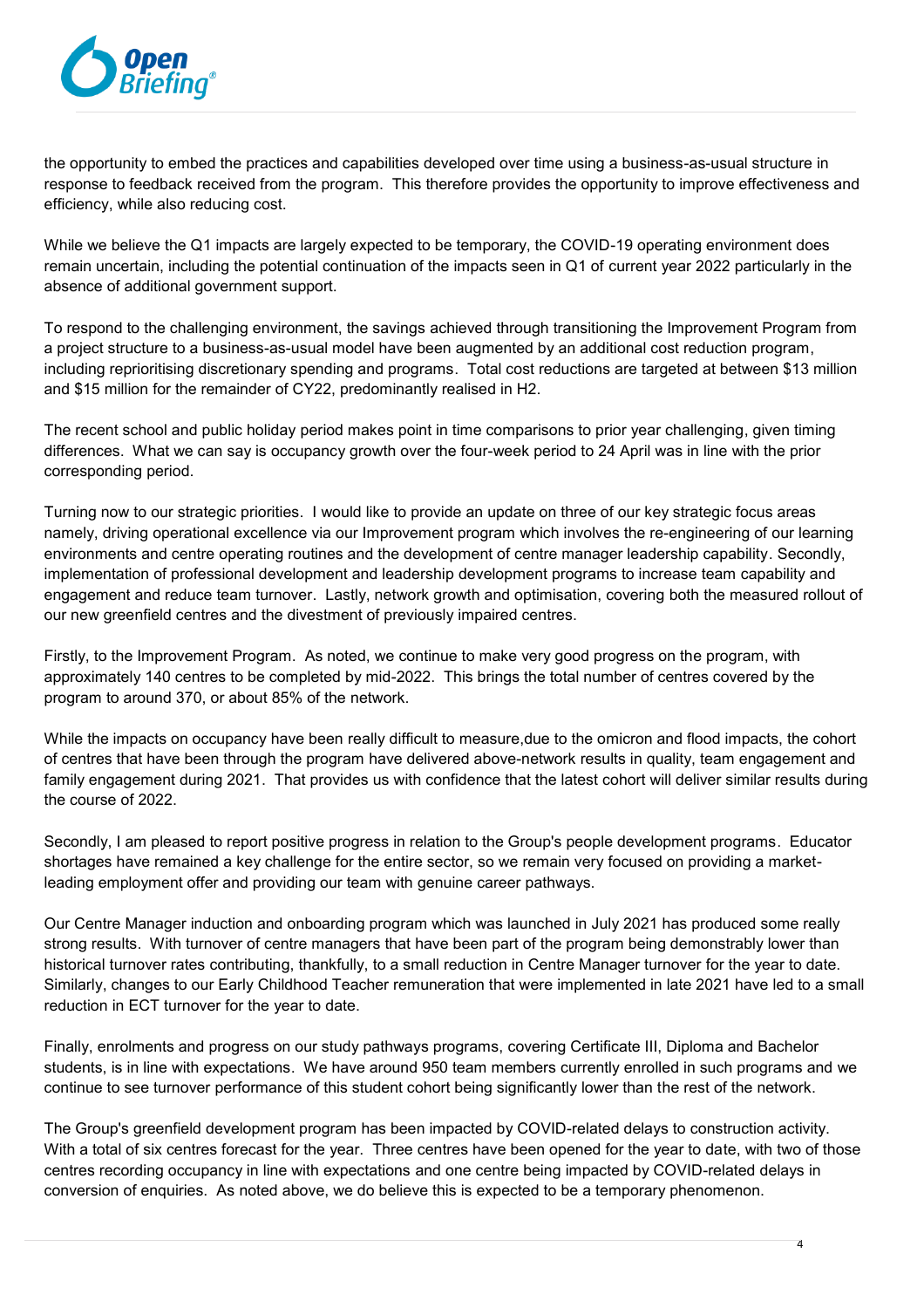

The Group continues to chip away at its impaired portfolio with one agreement being signed for the year to date to add to the total of 19 sales or lease surrenders that have already been completed. Market activity was somewhat subdued in the first quarter, given the operating environment. With increased activity expected over the coming months as market conditions normalise.

Turning now to the changes that have been announced this year, relating to the Child Care Subsidy framework. In March, the Federal Government brought forward the effective date of the increase to the Child Care Subsidy for families with multiple children in care to 7 March. Four months earlier than originally announced. In addition, the removal of the annual CCS cap was implemented from 10 December 2021 and will apply retrospectively for the full '21/'22 financial year.

We welcome these changes and the support for the early education sector as well as the recognition that investing in the sector is not only an investment in the Australian economy but an investment, as David pointed it out, in the learning and development of our future generations.

We are very supportive of any measures designed to remove structural barriers and facilitate improved accessibility and affordability for families. Along with the sector, we continue to engage constructively with government to ensure the right settings are in place for all stakeholders.

I look forward to providing you with a further update and the Group's full [sic -"half"] year results announcement in August.

In closing, I'd like to thank all of the G8 Education team for their expertise, their compassion and their commitment during an incredibly challenging period. Our team have been front line workers during the whole pandemic and the support that they provided our families and the broader population was truly inspirational.

I'd also like to thank you, our shareholders, for the ongoing commitment and support. Thank you. Hand back to David.

David Foster: Thanks very much, Gary, for those words. Before moving to the specific business of the meeting, I will summarise the shareholder question and voting procedures which apply to this meeting.

As set out in the notice of meeting, there are six resolutions to be considered today, the resolutions have been outlined and explained in the explanatory statement accompanying the Notice of Meeting. If there is no objection, I'd like to propose that the Notice of Meeting be taken as read. Thank you.

For each of the six resolutions, I'll put each resolution to the meeting and ask for questions. In terms of the shareholder questions, only shareholders or corporate representatives of shareholders or those holding a valid proxy from a shareholder are entitled to submit questions.

I'll ask for questions in the following order. Firstly if there's any from the room, they can ask questions by raising their yellow or blue attendance card and a microphone will be brought over to you.

Secondly, if you're dialling in, I'll ask for the questions via the phone. Then thirdly, if you have joined us online, you can submit questions at any time. Your questions will be read out by a Company Secretary and addressed at the relevant resolution.

For those of you who have joined us online, instructions for how to lodge a question online, I've set out in the presentation today. There is also an online guide available via a link at the bottom of your screen. That guide is also available on our corporate website under the 2022 AGM tab. So if you've joined us online, I encourage you to submit your questions as soon as possible.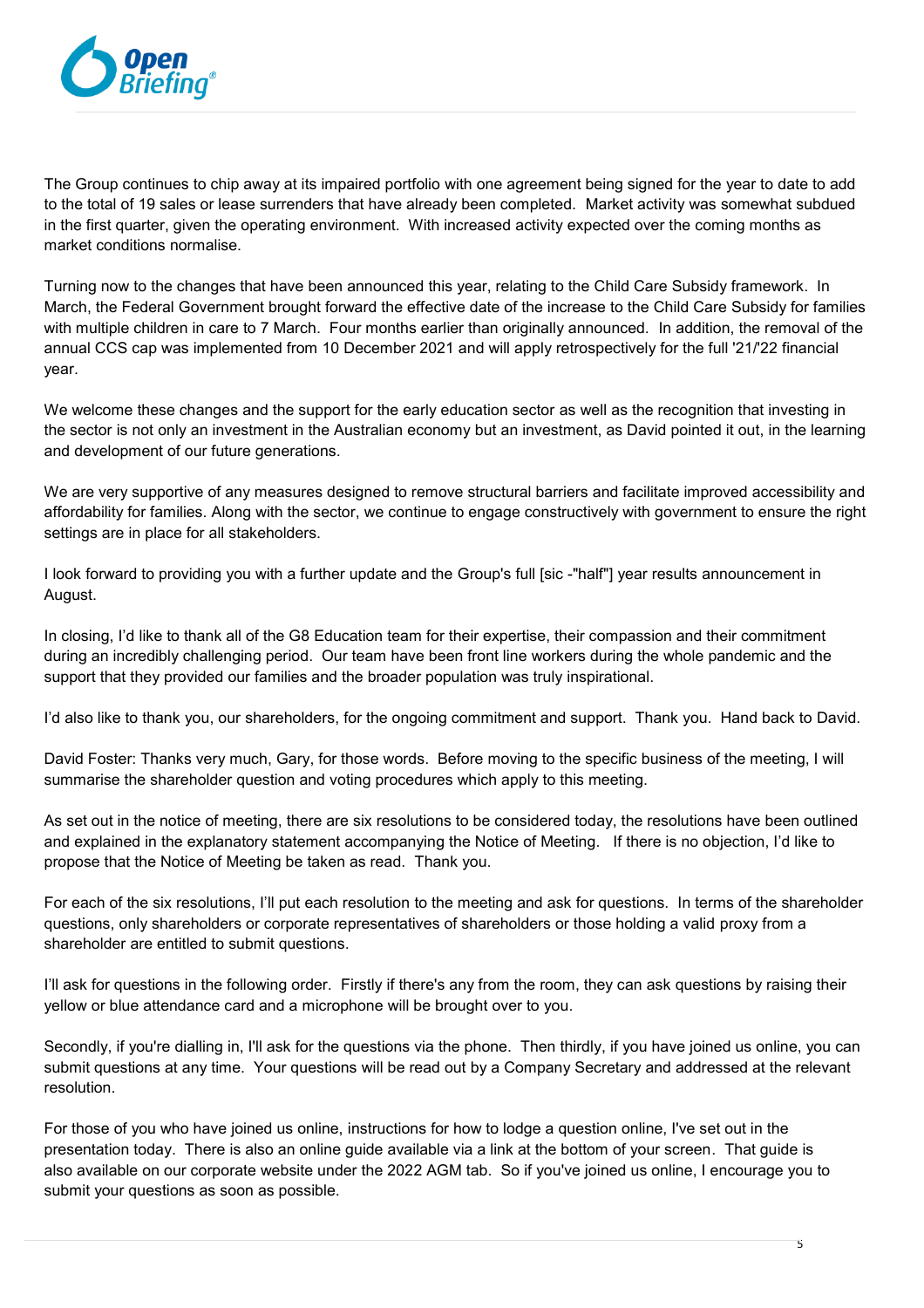

The procedure for voting will be as follows. The proxy votes are contained in our presentation today which will be displayed on the screen at the appropriate time. All resolutions below put to the meeting today will be determined by a poll. All undirected proxies will be voted by myself in favour of the resolutions, the extent I am permitted to do so.

For those of you who are attending in person, I will ask all in attendance that have been issued with a yellow shareholder or proxy holder card to complete the voting form on the reverse of the card. At the completion of the voting for the final resolution, you will be asked to place the voting cards in the boxes carried by Link Share registry staff. For those of you who have joined us online, you may place your votes at any time using the voting card on your screen. For assistance with voting, there are instructions in our presentation today. There is also an online guide available via a link at the bottom of your screen. Again, that guide is also available on our corporate website under the 2022 AGM tab.

Each resolution set out in the Notice of Meeting, other than Resolution 6, is to be considered as an ordinary resolution and as such must be approved by a simple majority of the votes cast by the shareholders entitled to vote and voting on the resolution. Resolution 6, which relates to proposed amendments to the Company's constitution, is being put as a special

Resolution which in order to pass must be approved by at least 75% of votes cast by shareholders entitled to vote and voting on the resolution. Shareholders can simply submit their votes online until five minutes after the close of the meeting.

Once the voting is closed, our share registry provider, Link Market Services will tabulate the results which will be released as soon as possible today on the Australian Securities Exchange. These results will also be displayed on our corporate website once available.

Before proceeding to the first item of business, let me again introduce our auditor for the 2021 financial statements, Miss Kellie McKenzie from Ernst & Young, sitting in the front of the room here, Kellie, who has joined us in person today and is available to take questions on the conduct of the audit and the preparation and content of the independent external auditor's report.

All questions should be directed to myself as Chair of the meeting and I will then invite any other Directors or relevant person to respond as appropriate.

So, moving to Resolution 1. Ladies and gentlemen, I now turn to the financial statements for G8 Education. You have received the annual financial report, director's report and auditor's report for the year ended 31 December 2021. I now invite discussion on the financial statements and annual report, including questions on the business or operations of G8 Education Limited or on the management of the Company generally.

Questions that have been submitted regarding other items of business will be held until we get to that item. I'd like to remind you that only shareholders or corporate representative shareholders, or those holding a valid proxy from a shareholder are entitled to speak. Could you please address all your questions through me as Chair? Are there any comments or questions relating for those in the room? We don't appear to have any questions. So Operator, any questions on the phone line?

Operator: No questions, Mr Chair.

David Foster: Thank you. So we'll move - I do believe we've got a couple of questions online. So I'll hand over to Tracey.

Tracey Wood: Thank you, Mr Chair. The first question's from Stephen Mayne. The question is, many thanks to the Board for agreeing for the request to disclose the proxy position to the ASX, along with the formal address at the head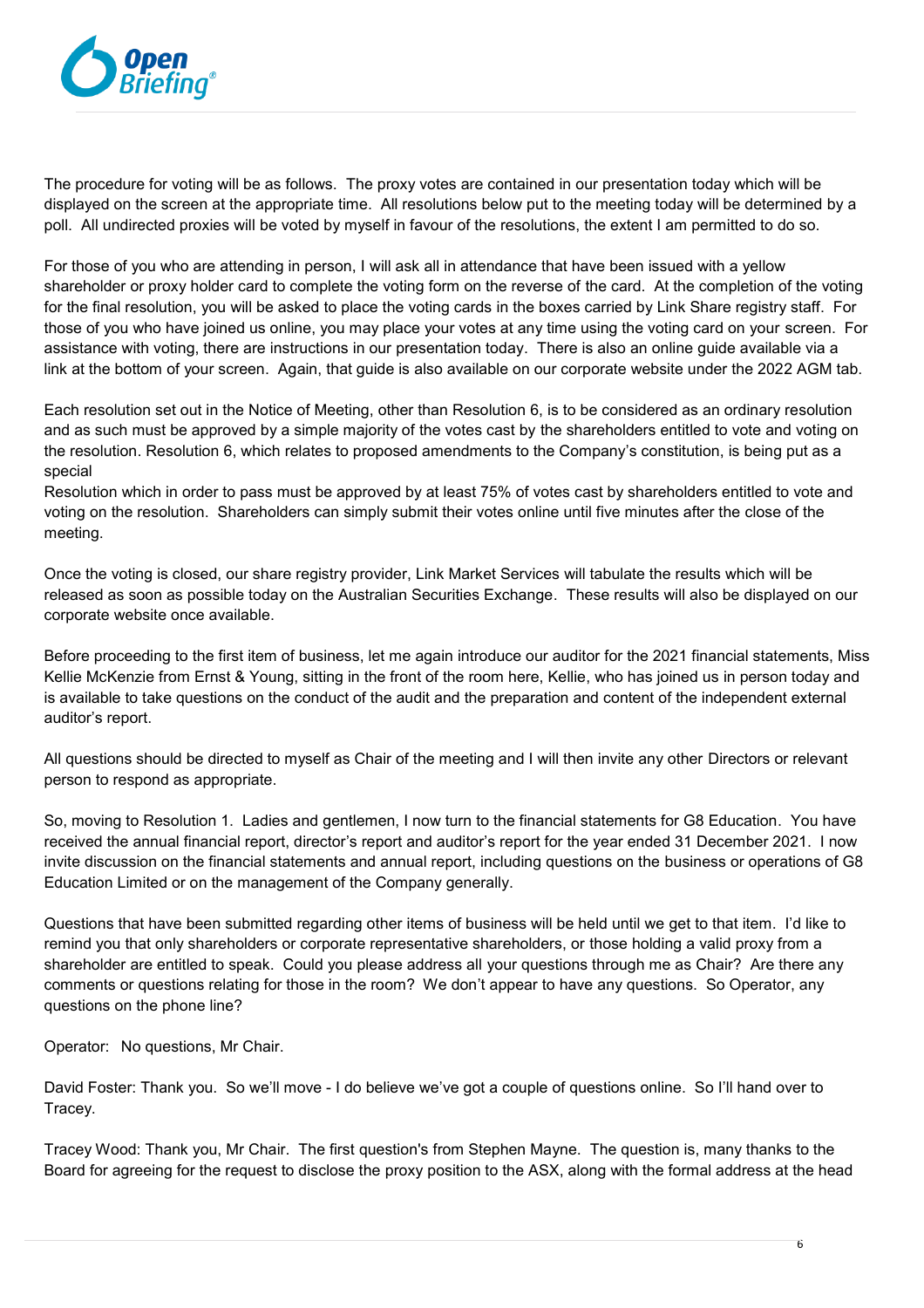

of the AGM. As a bonus you've also voluntarily thrown in the shareholder voting numbers. Well done for the strong support for all resolutions. Are you prepared to also publish a full transcript of today's AGM today like you did last year?

David Foster: Yes, it will be published as per last year.

Tracey Wood: Thank you, Mr Chair. The second question is from Stephen Mayne again. What is the G8 Education policy position on making political donations? Will we be making any related to the current Federal election? Have we historically made any political donations? Given that we do build childcare centres, are we classified as a property developer and therefore banned from making political donations in some states?

David Foster: We don't make political donations and haven't historically. We, as Gary alluded to, have a good relationship with both sides of government and we're collaboratively working on policy. The second topic, we aren't a property developer. We obviously engage with people who do develop properties, potentially on our behalf for greenfield expansion. But we ourselves are not property developers.

Tracey Wood: Thank you. We have a further question from Stephen Mayne. I'm a City of Manningham Councillor in Melbourne's eastern suburbs and we own 25 kindergartens. all of which are run by independent, not for profit community committees. Are we competitors to G8 Education? How prominent are councils across Australia in the childcare sector? Do you have any views on how competent the local government sector are when it comes to building, maintaining and running kindergartens and childcare centres?

David Foster: Well, I think by the nature the structure of the industry is quite a fragmented one. There are a lot of participants, whether they be public, private or government related entities. Certainly it is a community-based business that we're in and we do compete on a local basis. So in that context, yes, they certainly are a relevant participant in the sector.

I probably couldn't provide a specific view on the quality of the ones called out. But again, because of that fragmentation, as we do with our own portfolio, have a range of performance right across the sector.

Tracey Wood: Thank you. We have a further question from Stephen Mayne. Camp Australia is the largest external provider of after school care programs and is owned by private equity firm Bain. It has recently gone broke, defaulting on its debt, which is for sale for less than \$0.50 in the dollar. Is this a business that we have looked a buying or that competes with us? Are there any implications for our sector from the Camp Australia collapse?

David Foster: Obviously that's a very targeted business focused on after school and holiday care. We have a very small number of centres that do provide that as a small part of the services. But at our heart we're a long day care business. So not a big component of our particular business.

Probably the second part of the question. Do we look at those type of assets? Well I think we've got a reasonable example that from a strategic point of view we do look at a number of opportunities on an ongoing basis in adjacent areas relevant to our core business. A good example of that is the investment that we've made in Leor and Kiddo's which are both related to childcare. Leor specifically being focused on home care. So we do look broadly across the market but not specifically at Camp. It doesn't have any real relevance and a bearing on our industry.

Tracey Ward: Thank you. Next question is from [Geoffrey Orack]. [Refer] five-year performance table on page 55. Companies often show underlying NPAT, believing that it gives a better indication of performance e.g. the table shows that the three years prior to COVID, the average statutory NPAT was \$68.1 million and the underlying NPAT was \$80 million. In 2020 a large impairment expense resulted in a statutory NPAT loss of \$189 million and an underlying NPAT of 62.6 million. In 2021 statutory NPAT of \$45.7 million and underlying NPAT was \$39.5 million. Please explain, on an underlying basis, why performance in 2021 appears to be lower than in 2020.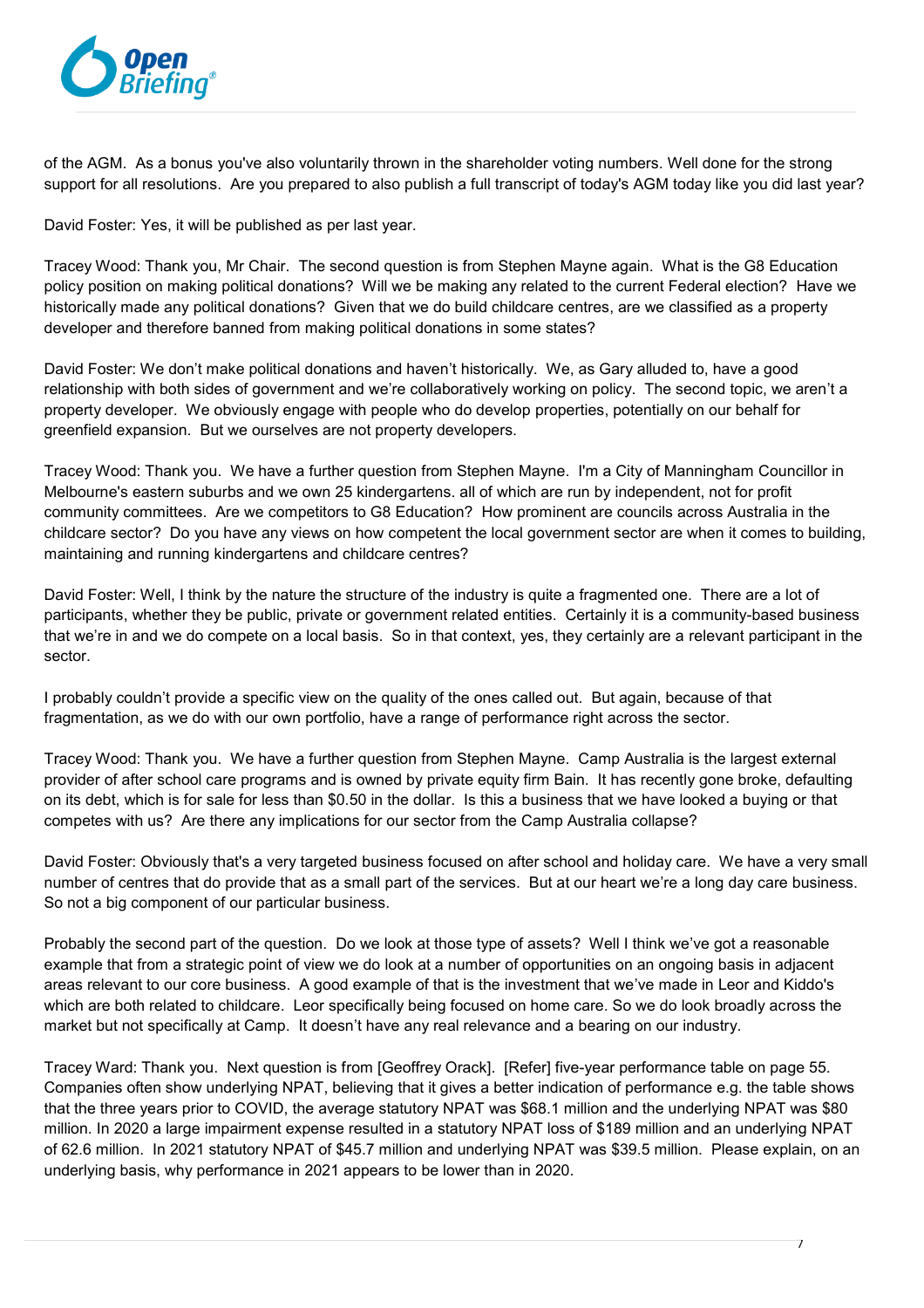

David Foster: Thanks. Gary, I might get you to address that.

Gary Carroll: Thank you. So thanks for the question. The primary driver in the different between financial results for 2020 and 2021 was the level of government subsidies that were received by the Company. We received more in the way of government subsidy funding in 2020.

It's probably also worth noting that our occupancy performance improved in 2021, as David called out in his address. That was despite on a net basis lockdown periods being slightly longer than they were in 2020. So we're certainly comfortable that the underlying performance of the business from an operational perspective was excellent in both years. If anything, slightly better in 2021. But the financials were very much driven by government subsidies.

David Foster: Thanks Gary. Are there any further questions?

Tracey Ward: Yes, there's one further question from Stephen Mayne. Whose idea was it to limit retail shareholders to additional shares equivalent to only 25% of their entitlement in last year's \$301 million capital raising? Retail owned about 45% of G8 before this raising and were diluted down to closer to 30% partly because the retail offer finished \$50 million short, which was partly because of the 25% limit on [owners]. You owe retail shareholders a make good capital raising to offset for the dilution caused by the \$134 million placement at \$0.80 last year. Will you consider launching a retail only [30,000] SPP?

David Foster: Thanks for that question. Obviously balancing the need for both our institutional and shareholders, together with the specific needs of the business at the time absolutely paramount and certainly part of our considerations. We did deliberately provide an opportunity, notwithstanding significant institutional support, to provide some opportunity, albeit not as requested, for our retail shareholders. They certainly are front of line, as evidenced by reintroducing the dividend most recently.

We obviously, having recently announced a share buyback, which hopefully will drive shareholder value over time. We don't have a need for capital raising at this moment in time but will certainly keep that suggestion in mind if that eventuated in the future.

Any other questions Tracey?

Tracey Ward: No, that's all.

David Foster: All right. Thank you for those questions. As there is no further questions, we will now move on to the formal resolutions. As a reminder, if you are joining online, you can place your vote at any time using the virtual voting card.

The first resolution on the Notice of Meeting is a non-binding resolution to adopt the remuneration report. Please note that the vote on this resolution is advisory only and does not bind the Directors of the Company. Voting exclusions apply to this resolution as set out in the Notice of Meeting.

The resolution is that the resolution [sic - "remuneration"] report for the year ended 31 December 2021 be adopted and I now welcome questions with respect to the remuneration report for those in the room. We don't appear to have questions in the room. So Operator do we have any questions on the phone line?

Operator: No questions, Mr Chair.

David Foster: Okay and online?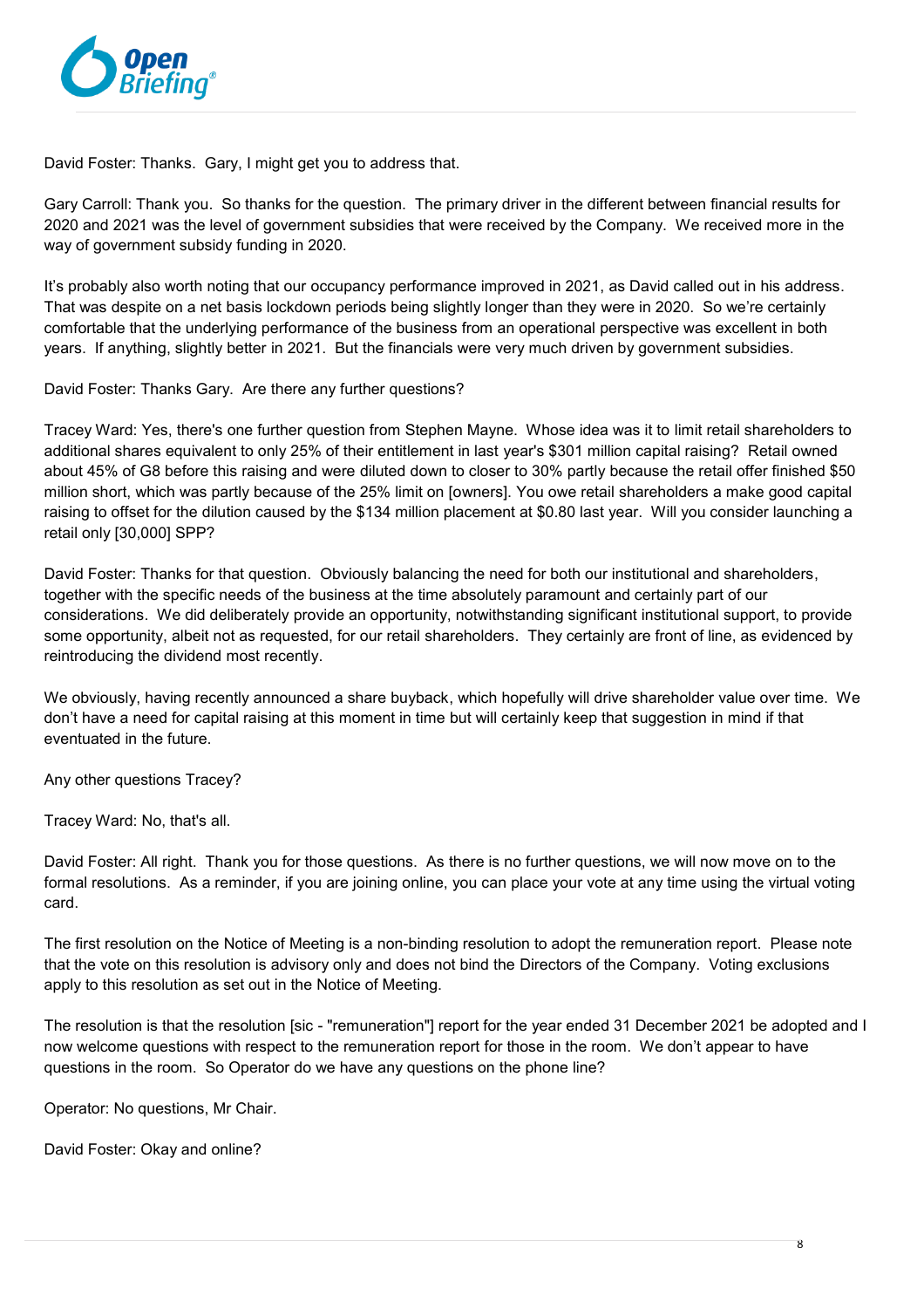

Tracey Ward: We have a question from Geoffrey Orack. I understand that the short-term incentive gateway is based on double-digit growth of NPAT. Can you explain why the gateway was opened and despite three of the four non-financial measures not being achieved, an STI payment of about 70% of maximum was made to KMP in 2021. e.g. the Managing Director received \$488 million over the same two year period underlying EPS fell from \$0.074 per share to \$0.047 per share. No dividend was paid to shareholders in either 2020 or 2021. Did the Board consider discretion it has in this situation?

David Foster: I'll probably answer that in three parts and I'll start with the last question first. Absolutely it is within the Board's mandate to consider judgement and we do discuss that and have applied that frankly in previous years that I can recall. In one particular instance this year where we actually outlaid greater in this financial year than we did receive in government subsidies we didn't modify that, for example, to the favour of the management team here. We accepted that this balance as [unclear] in the P&L this year.

But to explain the STI scheme. It's sort of got two parts to it. So the pool itself around the STI is created by the profit result against the Board agreed budget. Within that we do look at variables and factors, both within and without our control that may or may not have impacted the result during the year. But in this case, we didn't apply any modifiers to that. We took the raw result as it was, as I mentioned before. Then once that pool is created, which commences at sort of 90% of the target that we set, because we set a stretched target, there is then a tiered opening up of the size of the pool up to 100% which creates the pool.

From there, the balanced scorecard kicks in and the weightings of the balanced scorecard vary by team member. So Gary has the - as you would expect - has the highest percentage relating to financial performance. Then other factors a number of which did received good results during the course of this year and a couple as called out, did not. The result of that calculation then results in a formulaic outcome of the proposed STI which again is then considered by the Board for any subjective overlays or modifiers. So it's perhaps a little bit more nuanced than the question [suggested].

But the other relevant point I think is the long-term incentive scheme, which hasn't vested for some time and rightly so, given the performance of the share price which does indicate good alignment with shareholders on their LTI. But two flags, based on some discussions that we've had. We are reviewing the LTI for future years to see if there's ways we can enhance the metrics to even further align those outcomes with shareholder outcomes. So you will hear about that during the course of the year as we head into next year's AGM.

Any other questions?

Tracey Ward: Not on that item.

David Foster: Okay, great. So that's it for questions. So proxy votes have been received in respect of this resolution. The results of the proxy votes appear on the presentation. The resolution will be determined by a poll. So I can ask if all in attendance that have been issued with a yellow shareholder card or proxyholder card to complete the voting form on the reverse of the card. I'll just give anyone a minute to do that.

So we'll now move to Resolution 2, the re-election of myself David Foster. So I will shortly invite my fellow Director, Professor Julie Cogin to share Resolution 2, given it relates to my own re-election as a Director of the Company. But before doing so I'd like to provide a little background about myself.

Ladies and gentlemen, my careers include 25 years in banking and financial services. For the last seven years I've been a professional company director and chair in a range of industries including financial services, retail, professional services, government and education. I have a broad range of experience but bring specific skills in finance, strategy and operating a business with a distributed network to assist the Board. I've been fortunate enough to serve on your Board at G8 education for the last six years, including as Chair since the end of November last year.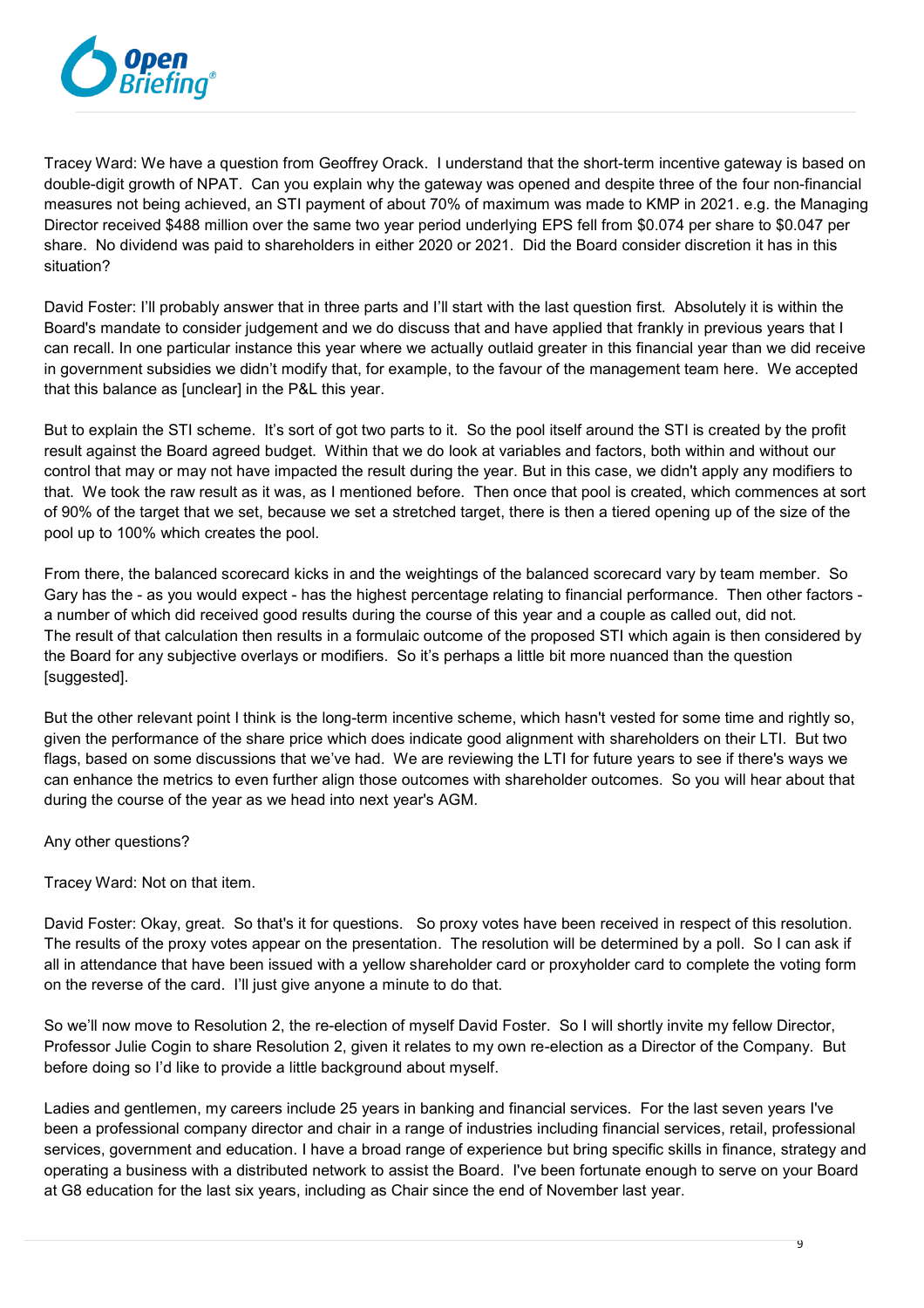

The purpose of our organisation, to provide quality education, care, including the flow on benefits it provides to the broader community, is critical. This is at the absolute core and the reason why I'm committed to this Company and focused on its future success.

Notwithstanding a couple of challenging years for our industry and Company, I am very confident about the future of the organisation and I'm committed to ensuring the delivery of our strategy and results for all of our stakeholders. I look forward to serving you, our shareholders, for a further term. Thank you and I'll now invite Julie to come up.

Julie Cogin: Thank you David. Resolution 2 is the re-election of David Foster. As stated in the Notice of Meeting, David Foster is seeking re-election as a Director of the Company. David has the full support of the Board for his re-election. I confirm that the Board considers him to be an independent Non-Executive Director. David's background, qualifications and experience appear in the Notice of the Annual General Meeting.

The Company seeks members' consideration and if thought fit, to pass the following resolution as an ordinary resolution. That Mr David Foster, who having been re-elected on the 17 April 2019 as a Director, in accordance with the Company's constitution, retires as a Director of the Company and being eligible, offers himself for re-election as a Director of the Company, be elected as a Director of the Company.

Are there any comments or questions from the room? Doesn't look like it. So Operator, do we have any questions on the phone line in relation to this resolution?

Operator: No questions, Miss Cogin.

Julie Cogin: Are there any comments or questions from those joining us online?

Tracey Ward: Hi, yes, thank you Miss Chair. Stephen Mayne has posed a question. The question is we received \$103.2 million in JobKeeper which put us in the top 10 for listed companies. Could David and the other candidates for election today comment on whether the Board had any discussions about repaying any of this figure given that the scheme is now regarded as having been widely [rorted] with \$38 billion of the \$89 billion going to applicants which didn't qualify under the rules of the scheme.

Julie Cogin: Okay, David I'll pass to you to answer that.

David Foster: Thank you. Thanks again for the question, Stephen. That question relates to the FY20 financial year and I guess signifies the importance around - and speed at which the government introduced measures albeit for a relatively short period of time to sustain the viability of the industry. Ours, as a sort of an essential industry, is very much impacted, whether it be through families, our staff and this ability to keep the doors open, keep staff employed was absolutely critical.

JobKeeper itself was only a very short term and interim measure before recognising that importance of the sector sector-wide measures were introduced and support that was specific and tailored to the industry itself which carried on. As we then tipped into financial year '21, again I think I mentioned this a little bit earlier, we received about \$20 million in support measures, again to support families and staff and keep services open and functioning through an ongoing, challenging period. But we, on balance, reinvested about \$28 million in various activities to support staff and our families in the provision of those services in a subsidised way. That was the right thing to do during that period.

If I look back to FY20, it was a year that shareholders certainly didn't enjoy benefit. There was no dividend paid. There was no LTI paid out, there was no STI paid out. Therefore there wasn't any consideration necessary, specifically on those particular items. But we're very cognisant of the broader community implications. A number of organisations who enjoyed super normal profits during that period and that should well and truly be considered.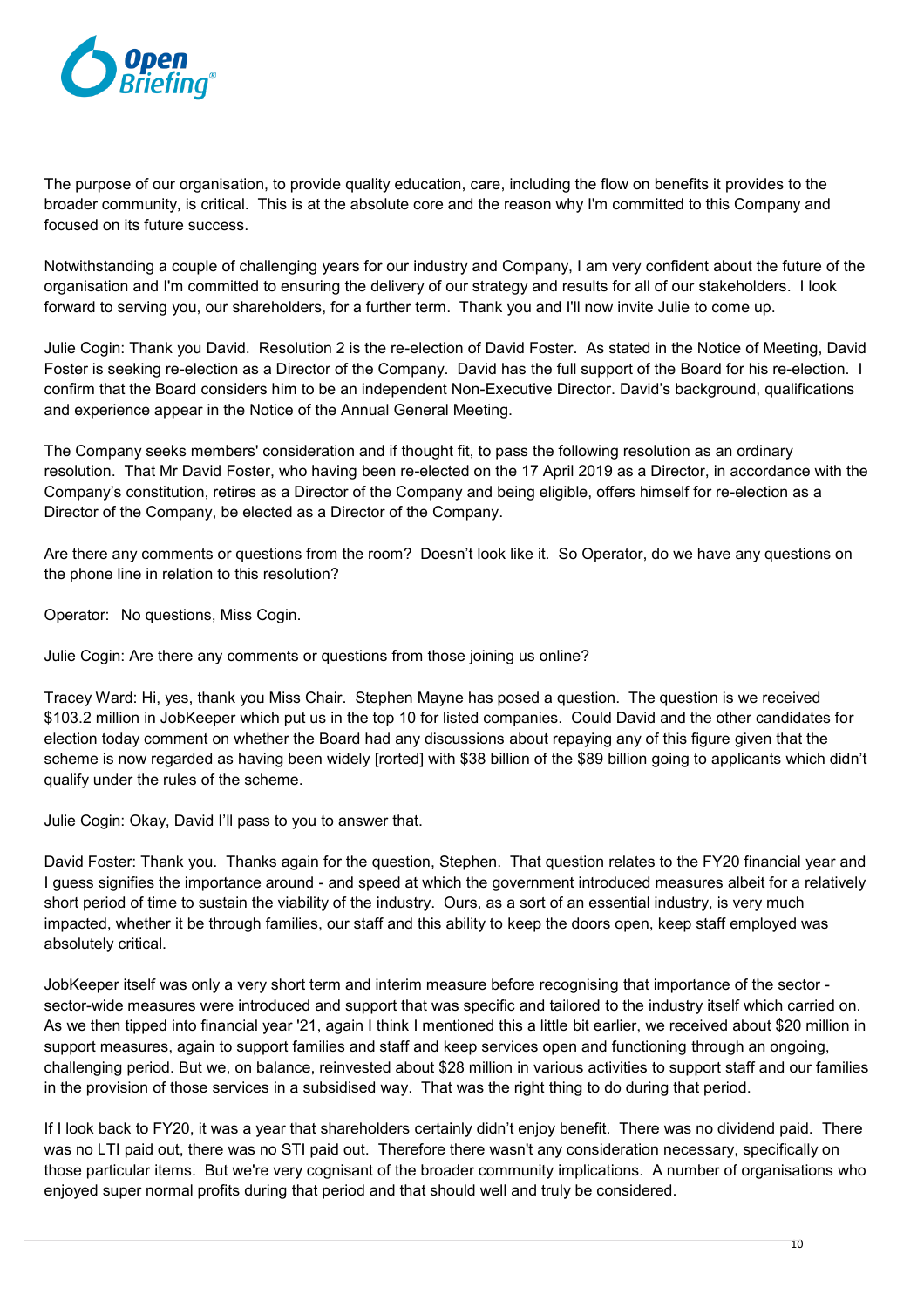

But on balance, given where the money went and what it was used for around supporting families and our staff, we didn't think it was necessary or appropriate to repay it. But as indicated, when we had some further levers available in FY21 we did overinvest in our stakeholders to retain services and quality.

Do you want to add anything, Gary?

Gary Carroll: I'm conscious that there was a reference around rorting. Given that sector occupancy reduced from around 60% to 30% in a one-week period in March 2020, we're very comfortable that all sector participants, including G8 easily qualified for whatever the JobKeeper criteria was at the time. So we felt we appropriately applied the rules of that scheme.

To David's point, I think we got the balance right because it was a real flowthrough to maintain employment levels and to ensure that families were not paying in a situation where they were unable to attend. So we actually think we got the balance pretty right.

Julie Cogin: Thanks, David, thanks, Gary. Proxy votes have been received in respect of this resolution. The results of the proxy votes appear on the presentation. Mr Foster will not vote on this item and the resolution will be determined by a poll. Can I ask all in attendance that have been issued with a yellow shareholder or proxyholder card to complete the voting form on the reverse of the card. I'll now hand back the meeting to the Chair, David Foster.

David Foster: Thanks very much, Julie. We'll now move to Resolution 3, the Election of Miss Debra Singh. The Company seeks members' consideration and if thought fit, to pass the following resolution as an ordinary resolution. That Miss Debra Singh, who has been appointed by the Board as a Director on 29 November 2021, in accordance with the Company's constitution, retire as a Director of the Company and being eligible, offers herself election as Director of the Company - be elected as Director of the Company.

As stated in the Notice of Meeting, Miss Singh is seeking election as a Director of the Company. Miss Singh has the full support of the Board for her election and I confirm that the Board considers her to be an independent Non-Executive Director.

Miss Singh's background, qualifications and experience appears in the explanatory notes of the Notice of Annual General Meeting. I now invite Miss Singh to give comment in relation to her election.

Debra Singh: Thank you, David. Good morning, fellow shareholders and guests. I'm really delighted to join you today to put myself forward for election to the Board of G8 Education. Since joining the Board in November last year, I've been truly inspired by the commitment of my fellow directors and passion and energy of the leadership team. In my recent visits to some of our centres in Sydney, I was extremely impressed with the calibre of our centre managers and their teams and the incredible education and care that they provide to so many children, every day.

You can see from my bio I have over 35 years' experience working in retail. I was at Woolworths for 11 years in senior executive roles and more recently Greenlit Brands as Group CEO of Household Goods which included Fantastic Furniture, Plush, Freedom and OMF. I have specialisation across operations, human resources, business transformation and strategic change.

I also understand the nuances and challenges of operating a large, distributed network. With my years of experience as a CEO across listed and private companies, I feel confident that I will be able to hold - add value to the Board and the broader business. In addition to my responsibilities at G8 Education, I'm a Board member of the Shaver Shop and the Kids' Cancer Project.

If elected, I promise you my full commitment and I will work diligently to create value for all shareholders. Thank you.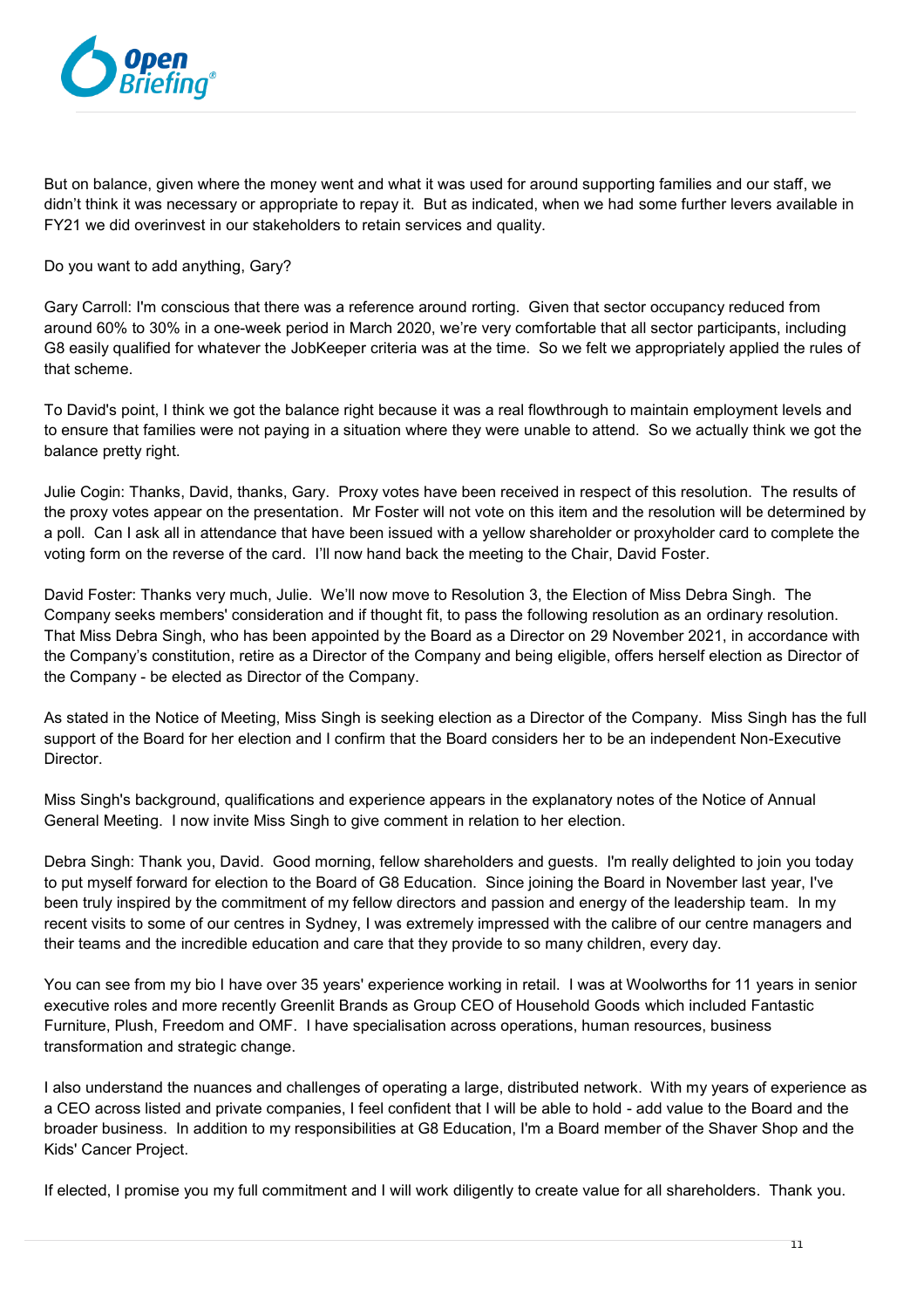

David Foster: Thank you, Debra. I'll just now go to questions or comments. Are there any in the room? Doesn't appear so. So Operator, do we have any questions on the phone line?

Operator: No questions Mr Chair.

David Foster: Online?

Tracey Ward: Mr Chair, we have a question from Stephen Mayne. RBC and UBS made millions of dollars underwriting last year's \$301 million capital raising. Have either of these firms offered any entertainment or corporate hospitality to Debra or any of the other directors or senior executives since that capital raising was launched? Could Debra also comment on how involved the Non-Executive Directors were in the allocation decisions with the raising?

David Foster: Well, I'll let - well, Debra wasn't part of the Group at that particular time. I can say that the other Directors haven't participated in any activities as questions. As I think a little bit earlier - we certainly, as part of the strategy for the capital raising explicitly discussed participants and the profile of that capital raising based on the circumstances and appetite at the particular time.

Tracey Ward: There's no further questions.

David Foster: Thank you. Proxy votes have been received in respect of this resolution. The results of the proxy votes appear on the presentation. Miss Singh will not vote on this item and the resolution will be determined by a poll. Can I ask all in attendance that have been issued with a yellow shareholder card or proxyholder card to complete the voting form on the reverse of the card. I'll just give you a minute or two.

We'll now move on to Resolution 4, the Election of Antonia Thornton. The Company seeks members' consideration and if thought fit, to pass the following resolution as an ordinary resolution. That Miss Antonia Thornton, who has been appointed by the Board as a Director on 29 November 2021, in accordance with the Company's constitution, retire as a Director of the Company and being eligible, offers herself for election as Director of the Company - be elected as a Director of the Company.

As stated in the Notice of Meeting, Miss Thornton is seeking election as a Director of the Company. Miss Thornton has the full support of the Board for her election, and I confirm that the Board considers her to be an independent Non-Executive Director.

Miss Thornton's background, qualifications and experience appeared in the explanatory note to the Notice of Annual General Meeting. So I now invite Toni to give comment in relation to her election.

Antonia Thornton: Thank you, David. Good morning, everyone, thank you for joining us. My name is Toni, I endorse Debra's comments earlier and I'm delighted to put myself forward for election. I come from a 20-year career in investment market with JBWere, Goldman Sachs and [NAM] on the investment side. I was advising listed entities, nonprofit groups and most major hospital groups in Queensland.

I was also employed in an executive function, I used to run the Queensland business until I left financial markets to focus on my private investments, which by then included a significant childcare business which operates in the Montessori and emergent curriculum space.

During this time I've been a Non-Executive Director across multiple businesses including property, energy and renewables, placemaking and master planning.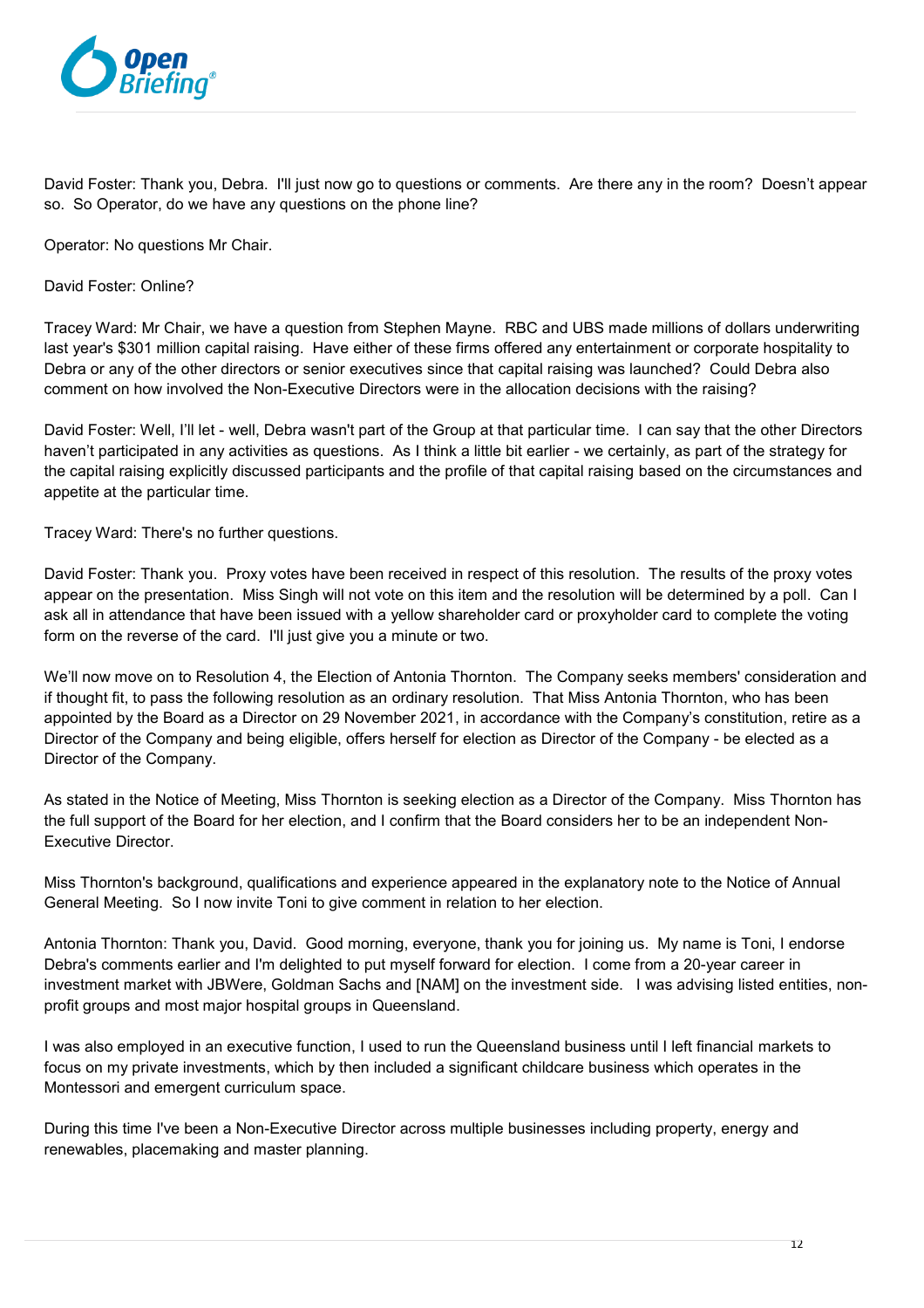

My time with Goldman exposed me to the world of risk across most of the major asset classes. As a result I've been involved with audit and risk for nearly 15 years. During the COVID-19 pandemic I obtained a Master's in Law and Enterprise Governance to further my skills in this evolving space.

My focus, as a Non-Executive Director for G8 Education is on guiding the Group towards achieving the balance between operational excellence, profitability, risk, commercial opportunity, ESG factors. In order to drive revenue growth and enterprise value for shareholders. Thank you.

David Foster: Thanks very much, Toni. Any questions in the room? Operator, do we have any questions on the phone line?

Operator: No questions, Mr Chair.

David Foster: Tracey?

Tracey Ward: No questions, Mr Chair.

David Foster: All right well given that there's no further questions. Proxy votes have been received in respect of this resolution. The results of the proxy votes appear on the presentation. Miss Thornton will not vote on this item and the resolution will be determined by a poll. Can ask if all in attendance that have been issued with a yellow shareholder card or policyholder [sic - "proxyholder"] card to complete the voting form on the reverse of the card? I'll just give you a couple of minutes to do that.

All right. we'll now move to Resolution 5 regarding the issue of performance rights to the Managing Director and Chief Executive Officer. This resolution relates to the granting of performance rights pursuant to the G8 Education Executive Incentive Plan.

G8 Education Limited seeks members' consideration and if thought fit, to pass the following resolution as an ordinary resolution. That approval be given for the purpose of the listing rule 10:14 and for all other purposes to grant 490,886 performance rights to the Company Chief Executive Officer and Managing Director, Mr Gary Carroll. Also for the purpose of Section 200E of the *Corporations Act*, to the giving of a benefit to the Company Chief Executive and Managing Director, Mr Gary Carroll in connection with any vesting of those performance rights on the cessation of Mr Carroll's employment with the Company or related body corporate of the Company. In each case, under the G8 Executive Incentive Plan and on the basis described in Section 3.1 of the explanatory statement.

Are there any comments or questions in the room? Operator, do we have any questions on the phones?

Operator: No questions, Mr Chair.

David Foster: Tracey, online?

Tracey Ward: No questions, Mr Chair.

David Foster: Right, thank you. Given there's no further questions. Proxy votes have been received in respect of this resolution. The resolutions [sic] of the proxy votes appear on the presentation. Voting exclusions apply as set out in the notice of Meeting.

The resolution will be determined by a poll, so I now ask shareholders in attendance that have been issued with a yellow shareholder card or proxyholder card to complete the voting form on the reverse of the card and place it in the boxes carried by the registry staff.